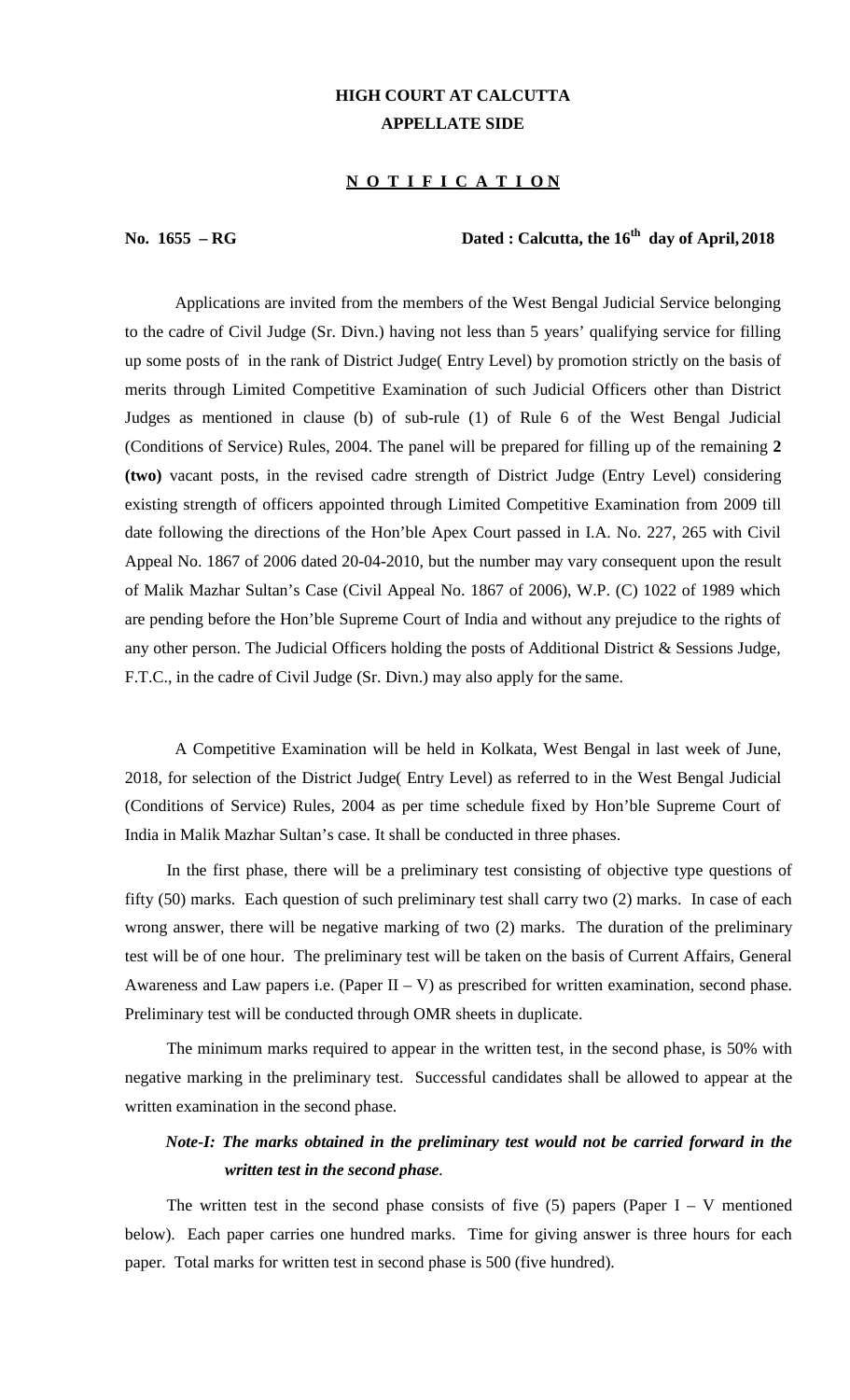The answer scripts shall be evaluated by adopting evaluation method. The qualifying marks on each subject will be forty (40) and in addition to that candidates must obtain 50% on aggregate in order to be successful in the written test in the second phase and further **one hundred (100)** marks are reserved for viva voce/ personality test. Total three hundred (300) marks in aggregate *i.e*. 50% of the total marks **six hundred (600)** will be the qualifying marks for being empanelled in the panel for being appointed to the post of District Judge (Entry Level) by way of Limited Competitive Examination, in view of the decision of the Hon'ble Supreme Court of India passed in Writ Petition (C) No. 490 of 2007 (Hemani Malhotra – Vs. – High Court of Delhi) prohibiting fixation of any bench mark for viva-voce/personality test.

| Syllabus:- |  |
|------------|--|
|------------|--|

| Name of the paper | <b>Syllabus</b>                                                |
|-------------------|----------------------------------------------------------------|
| Paper-I           | Translation from Bengali to English<br>1.                      |
|                   | Precis Writing.<br>2.                                          |
|                   | <b>Essay Writing on General Awareness Topics</b><br>3.         |
| Paper-II          | Code of Civil Procedure.<br>1.                                 |
|                   | Arbitration & Conciliation Act.<br>2.                          |
|                   | Limitation Act.<br>3.                                          |
|                   | Specific Relief Act.<br>4.                                     |
|                   | Law relating to Intellectual Property.<br>5.                   |
|                   | Law relation to Contract.<br>6.                                |
|                   | Evidence Act.<br>7.                                            |
|                   | Code of Criminal Procedure.<br>1.                              |
|                   | Indian Penal Code.<br>2.                                       |
|                   | Negotiable Instruments Act (Sections 138 to 147).<br>3.        |
| Paper-III         | <b>NDPS Act.</b><br>4.                                         |
|                   | Juvenile Justice (Care & Protection of Children) Act.<br>5.    |
|                   | Protection of Children from Sexual Offences Act, 2012.<br>6.   |
|                   | Protection of Women from Domestic Violence Act, 2005.<br>7.    |
|                   | Transfer of Property Act.<br>1.                                |
|                   | Constitutional Law.<br>2.                                      |
|                   | Statutes on Hindu Law relating to Marriage, Succession,<br>3.  |
|                   | Adoption, Maintenance, Minority & Guardianship.                |
| Paper-IV          | Muslim Law relating to Marriage, Maintenance, Minority &<br>4. |
|                   | Guardianship.                                                  |
|                   | <b>Indian Succession Act.</b><br>5.                            |
|                   | Guardian and Wards Act.<br>6.                                  |
|                   | Indian Trust Act.<br>7.                                        |
|                   | West Bengal Premises Tenancy Act.<br>1.                        |
|                   | West Bengal Land Reforms Act.<br>2.                            |
|                   | 3.<br>West Bengal Estate Acquisition Act.                      |
| Paper-V           | Bengal Public Demand Recovery Act.<br>4.                       |
|                   | <b>Industrial Disputes Act.</b><br>5.                          |
|                   | Motor Vehicles Act.<br>6.                                      |
|                   |                                                                |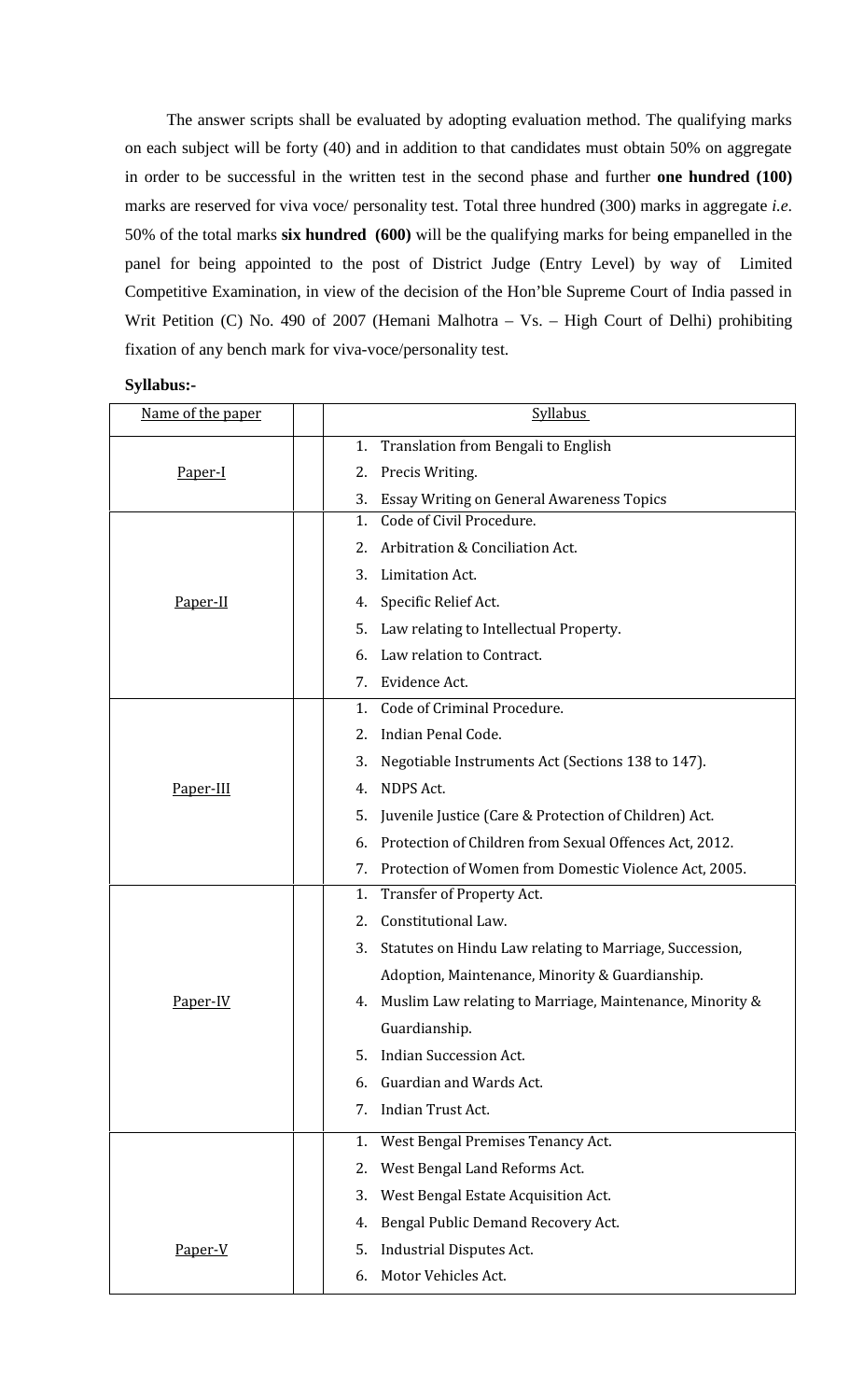# *Note (II) Candidates should not be allowed to answer the questions with the assistance of books/ Bare Acts either in preliminary test or in written examination in second phase***.**

2. Viva-voce The Selection Board shall call such number of successful candidates in the written test in the second phase for viva voce/personality test as it thinks fit strictly according to merit list prepared on the basis of aggregate marks obtained by those candidates but such number in no case should exceed five times the number of vacant posts.

The High Court reserves the right to relax above eligibility criteria and qualifying marks in each subject or aggregate, if required.

The final merit list will be published on the basis of the total marks obtained by the successful candidates on the written in the second phase and the viva voce/personality test.

**Number of vacancy : 2 (two).**

Pay Scale (Unrevised) (1) Entry Level – Rs. 51550-1230-58930-1380- 63070/- with other perks like free Newspapers, Magazine, Medical Reimbursement facilities, entitlement of 75/50 litres of petrol or diesel or cash equivalent if own car is used instead of pool car, Robe Allowance and other allowance as admissible under Rules.

> (2) Selection Grade (available on merit-cum seniority to 25% of the cadre posts of the District Judges and would be given to those having not less than five years of continuous service in the cadre) – Rs. 57700-1230-58930-1380-67210- 1540-70290/-.

> (3) Super Time Scale (available on merit-cum seniority to 10% of the cadre of District Judge who have put in not less than three years continuous service as Selection Grade District Judges) – Rs. 70290-1540-76450/-.